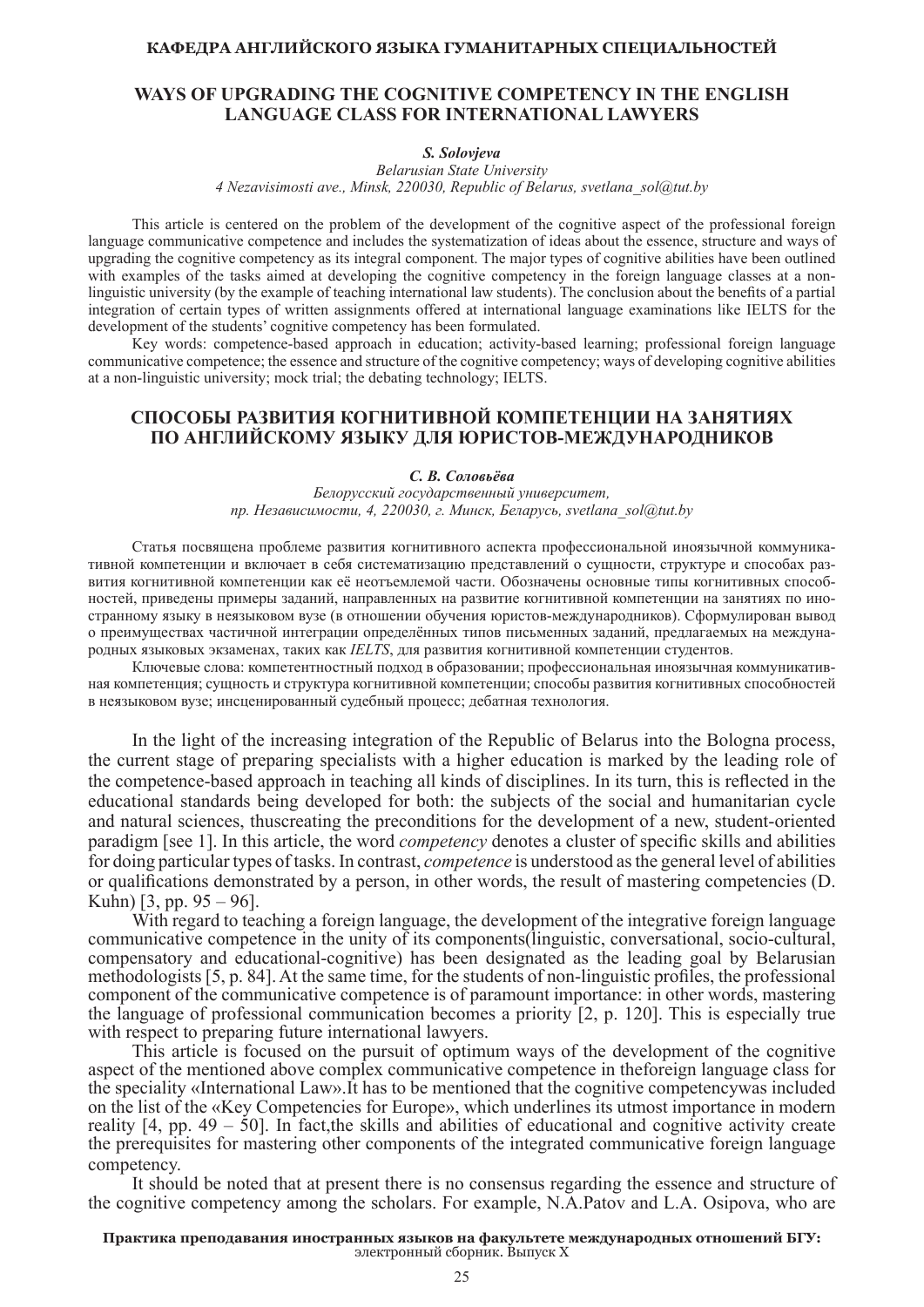### **КАФЕДРА АНГЛИЙСКОГО ЯЗЫКА ГУМАНИТАРНЫХ СПЕЦИАЛЬНОСТЕЙ**

believed to be recognized experts in this field, consider it appropriate to apply the description of the cognitive competency recommended by the European Commission.In accordance with it, it includes the ability and readiness of a person to independently carry out various types of cognitive activities, the determination to learn throughout life, togrow personally and professionally, and to actualize one's potential. In other words, *knowing about* something is not the same as *knowing how* to do something, which emphasizes the importance of the practical application of knowledge  $[4, p. 49 - 51]$ .

According to N. P. Tayurskaya, certain general and specific educational skills and abilities, as well as methods and techniques of independent learning of foreign languages and cultures, including the use of information technologies, are of utmost importance for mastering the cognitive competency in the study of a foreign language [5, p. 85].Other authors in this field emphasize the need for systematic independent educational and cognitive student work. In other words, competence-based approach in education is intertwined with an activity-based approach in learning.

In terms of the structure of the cognitive competency, N. A. Patov and L. A. Osipova highlight such important components as value-motivational, cognitive-practical and emotional-volitional. The authors agree with the opinion of M. A. Holodnaya that the prerequisites for the development of the cognitive competency are the formed abilities to analyze, synthesize, generalize, systematize, search for cause-and-effect relationships, build evidence, draw up argumentation and generate new ideas, necessary for problem-solving in the educational environment [4, p. 52].

It should be noted that in the Faculty of International Relations of the Belarusian State University the training of the professional foreign language communicative competence is carried out taking into account the latest achievements in the field of teaching methods and linguodidactics. For example, the Department of the English Language for the Humanities is actively integrating case technology into the educational process: every year mock trials are organized for the students of legal specialities. These mock trials reflect the realities of the common-law system which dominates in the Commonwealth countries [2, p. 121].

It is obvious that active participation in such an event increases the motivation for learning a foreign language in general and the language of professional communication (or ESP: English for specific purposes) in particular. In turn, this has a positive effect on the development of the cognitive competency, since in addition to the cognitive-and-practical component, the value-motivational and emotional-volitional components are actively engaged. Students do a lot of research work: they study case materials in the foreign language, work on compiling glossaries, explore the speech structuresof the prosecution and the defense, and get to know the logic of the trial through their direct involvement in the process.

The application of the debating technology is another way of upgrading the cognitive competency in studying a foreign language. Debates on professional topics are also regularly held. They mostly deal with important current issues in jurisprudence.Preparation for such debates involves extensive research, analysis of well-known precedents, drawing up a line of argumentation, preparing questions for the opposing team, drafting persuasive speeches, etc.Undoubtedly, it contributes to the development of cognitive abilities.

Writing argumentation essays in the foreign language and article rendering also contribute to the development of the cognitive competency, since they involve intensive analytical speech activity. A possible means of increasing motivation for this type of written assignment could be the partial implementation of international language exam standards, such as IELTS [see 7]. Quite a challenging assignment is connected with visual data interpretation: bar charts, line graphs, pie charts, flow charts, etc. In particular, colleagues from Singapore noted the positive impact of using the elements of this test on the growth of the professional foreign language competence of future teachers [6, p. 74]. At the same time, it is obvious that one should avoid thoughtless copying of assignments and commensurate their expediency with the curriculum and the educational standard in the speciality.

# **БИБЛИОГРАФИЧЕСКИЕ ССЫЛКИ**

1. Дроздова, Н. В. Компетентостный подход как новая парадигма студентоцентрированного образования / Н. В. Дроздова, А. П. Лобанов. — Минск: РИВШ, 2007. — 100 с.

2. Ивашкевич, И. Н. Когнитивные аспекты моделирования процесса обучения языку профессиональной коммуникации / И. Н. Ивашкевич // Лингводидактические особенности обучения иностранным языкам в неязыковых ВУЗах [сборник статей]. — Москва: РАНХиГС, Канцлер, 2018. — С. 119 — 124.

3. Лобанов, А. П. Образовательные инновации в 4-D формате / А. П. Лобанов, Н. В. Дроздова. — Минск: РИВШ, 2016. — 110 с.